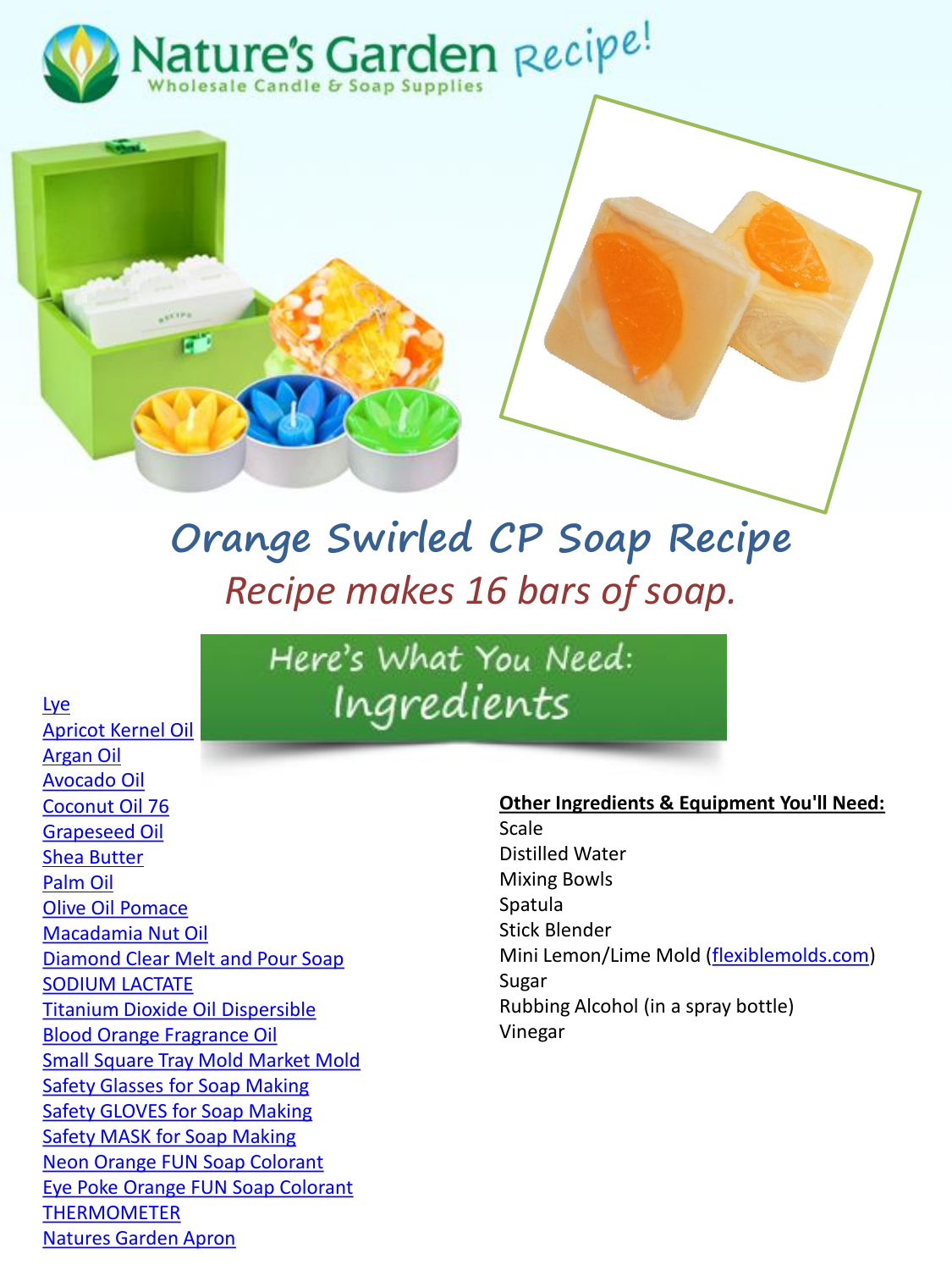

## Here's How It's Done : Directions

### **Total Recipe Weights For CP Soap:**

260 grams Water 95 grams Lye- Sodium Hydroxide

### **Total Recipe Weights For MP Soap:**

145 grams Diamond Clear Melt and Pour Soap 7 grams Blood Orange Fragrance Oil 3 drops Neon Orange FUN Soap Colorant

68 grams Apricot Kernel Oil 68 grams Argan Oil 68 grams Avocado Oil 171 grams Coconut Oil 76 34 grams Grapeseed Oil 102 grams Shea Butter 68 grams Palm Oil 68 grams Olive Oil Pomace 34 grams Macadamia Oil 51 grams Blood Orange Fragrance Oil 16 grams Sodium Lactate 5 grams Titanium Dioxide 1 gram Eye Poke Orange FUN Soap Colorant

Clean & Sanitize your work area and all of your packaging materials. It is suggested that you wear gloves, protective clothing, a face mask, safety glasses, and a hair net while preparing this recipe.

[Click Here For Basic CP Soap Making Class](http://www.naturesgardencandles.com/candlemaking-soap-supplies/item/coldprocess/-cold-process-soap-class-101.html). Also, before attempting to make any cold process soap, please become familiar with [Soap Making Safety Class.](http://www.naturesgardencandles.com/candlemaking-soap-supplies/item/00soapsafe/-Soap-Making-Safety.html)

Prepare your embeds. You will need to make a total of 16 melt and pour embeds. Simply melt the clear melt and pour soap in your microwave. Then, add neon orange FUN Soap Colorant and blood orange fragrance oil. Finally, mix and pour the soap into the lemon/lime slices mold.

Spray the soap with rubbing alcohol to release air bubbles and let it setup.

Once the soap sets up, remove it from the mold. Then, spray each soap slice with rubbing alcohol and sprinkle them with sugar. You will need a total of 16 orange slices.